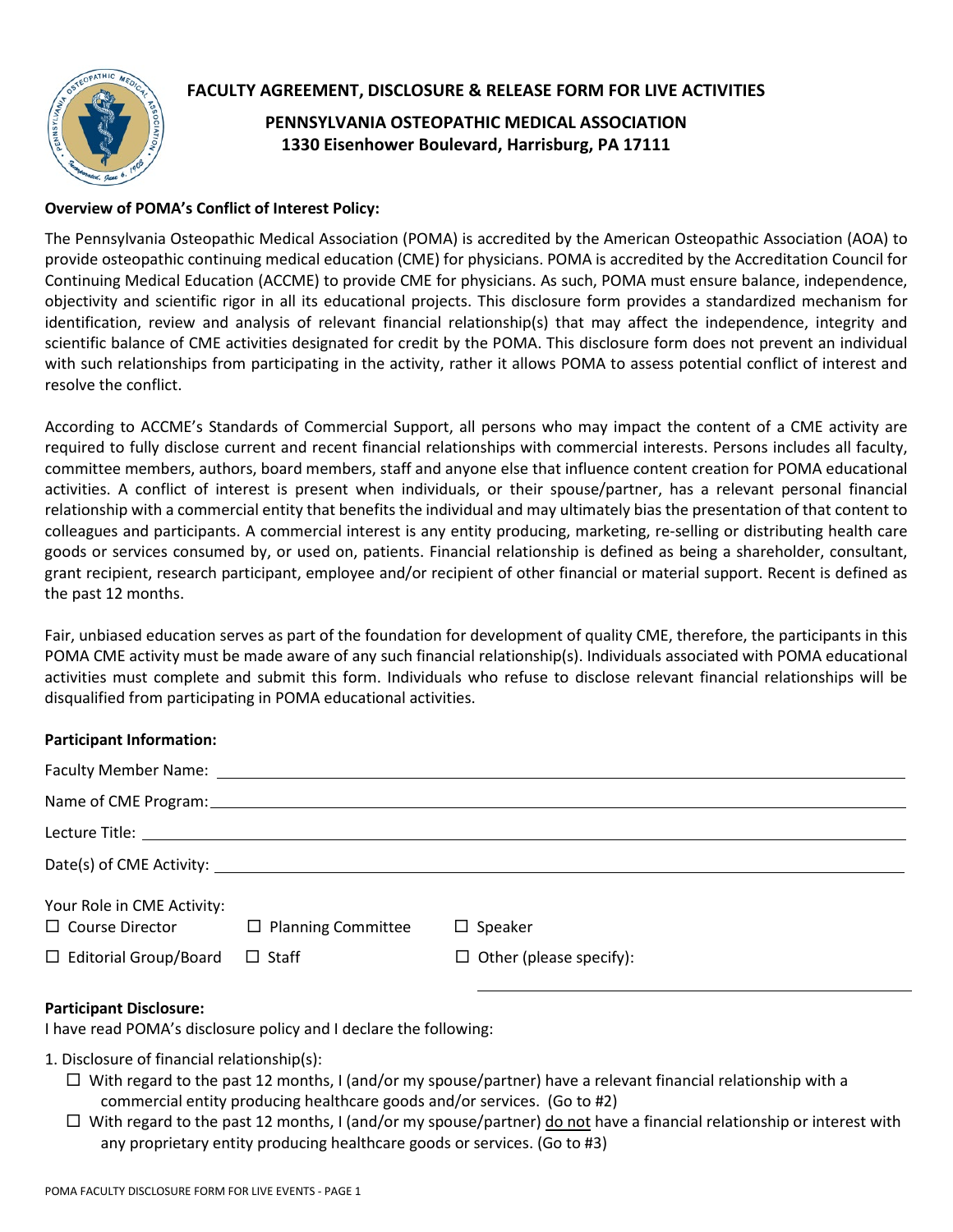- 2. If you (and/or your spouse/partner) have a relevant financial relationship:
	- A. Spouse/partner's name (if applicable)
	- B. Indicate the name(s) of the commercial organization(s) and the clinical/research area(s) where you have a relevant financial relationship(s). If you have more than 4 relationships, please add additional pages.

| <b>Name of Organization</b> | <b>Clinical/Research Area</b> | Type of Relationship<br>(Use Code(s) Below) |
|-----------------------------|-------------------------------|---------------------------------------------|
| ı.                          |                               |                                             |
| 2.                          |                               |                                             |
| 3.                          |                               |                                             |
| 4.                          |                               |                                             |

#### Relationship Code:

- a. Employment (includes retainer)
- b. Independent Contractor (contracted research and clinical trials)
- c. Consultant
- d. Speaker's bureau and teaching engagements
- e. Advisory Committee/Board
- f. Stock/Ownership
- g. Patent holder
- h. Other (please describe): Click or tap here to enter the text.
- C. Please answer the following questions:
	- Did you participate in commercial entity-sponsored training?  $\square$  Yes  $\square$  No
	- If you traveled to participate in the training, did the commercial entity pay your travel and lodging?  $\Box$  Yes  $\Box$  No
	- Did the commercial entity provide you with slides as part of the training sessions?  $\Box$  Yes  $\Box$  No
	- Did you receive an honorarium or consulting fee for participating in the training?  $\Box$  Yes  $\Box$  No
- 3. If you participated in institutional contracted research or clinical trials, please answer the following questions:
	- Not Applicable  $\Box$  Yes  $\Box$  No
	- Do you receive salary support, retainer, or other monies to support your position as part of the research grant/clinical trials?  $\Box$  Yes  $\Box$  No
	- Are you the principal investigator for the research grant?  $\Box$  Yes  $\Box$  No
	- Have the results of your research/clinical trials been published?  $\Box$  Yes  $\Box$  No

### **Participant Consent:**

- 4. I agree that any content I create or influence as part of this POMA Educational Activity will be free of control of a commercial interest.  $\Box$  Agree  $\Box$  Disagree
- 5. I will provide the educational content and resources for independent peer review as requested by POMA staff or project leaders.  $\Box$  Agree  $\Box$  Disagree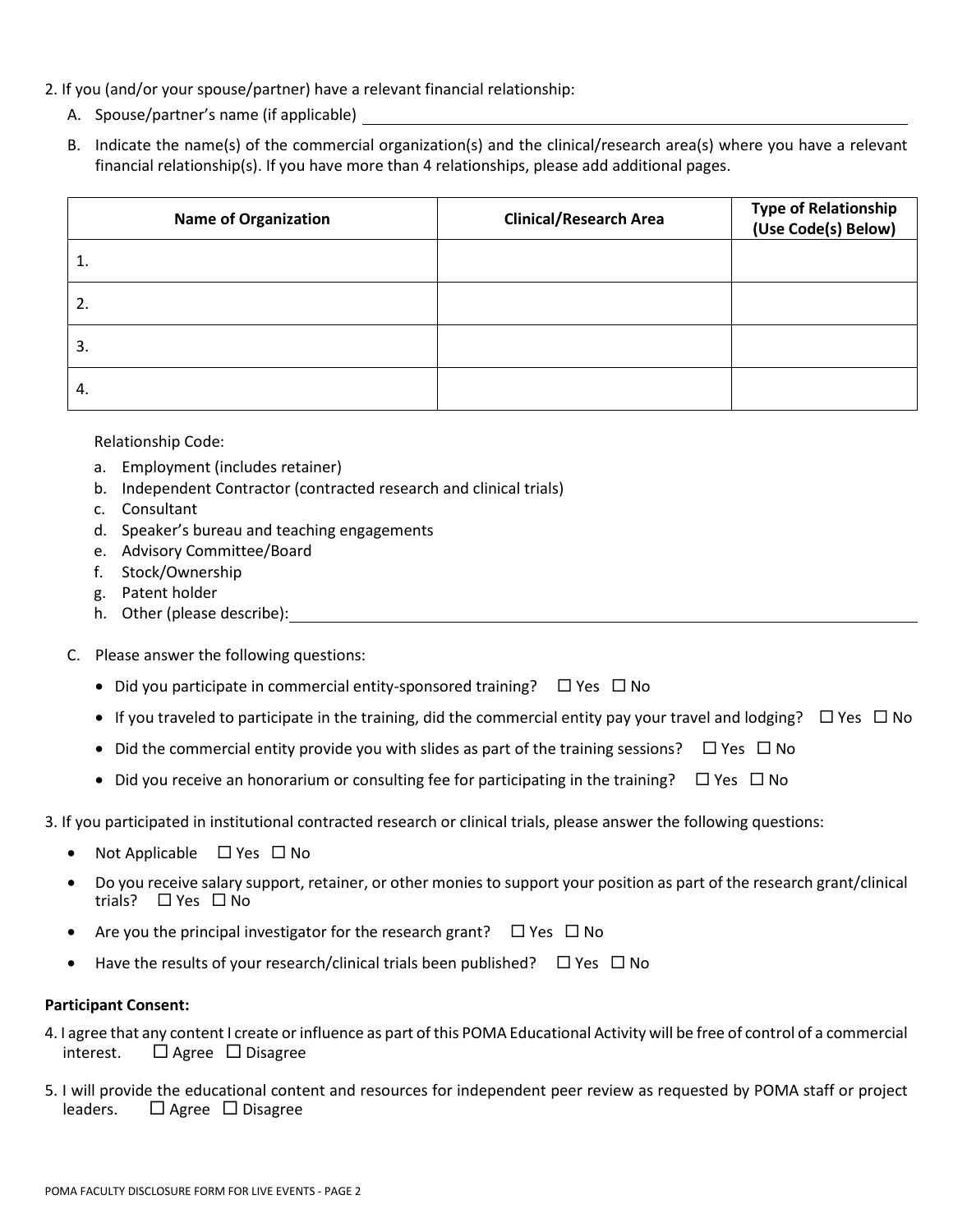- 6. I will not accept advice, services, content or edits from a commercial interest that will influence the content of this educational activity.  $\Box$  Agree  $\Box$  Disagree
- 7. I will only accept support for my role in this POMA educational activity from POMA, including honoraria, transportation, lodging and any other remuneration.  $\Box$  Agree  $\Box$  Disagree
- 8. The content that I create or influence for this educational activity will promote improvements or quality in health care and not a specific proprietary business interest of a commercial interest.  $\Box$  Agree  $\Box$  Disagree
- 9. My presentation, content and/or participation will provide a balanced view of therapeutic options and I will use generic names where possible. If I use trade names in CME educational material, I will use trade names from several companies, where possible.  $\Box$  Agree  $\Box$  Disagree
- 10. The information I provide on this form will be made known to the planners and participants of the educational activity.  $\Box$  Agree  $\Box$  Disagree
- 11. If I discuss or demonstrate pharmaceutical and/or medical devices that are not approved by the FDA and/or medical or surgical procedures that involve an unapproved or "off-label" use of an approved device or pharmaceutical, I will disclose such references to learners.  $\Box$  Agree  $\Box$  Disagree

12. I have obtained any necessary copyright permission for any materials used in the presentation or any related materials and understand that POMA is relying on such representation in sponsoring this presentation.  $\Box$  Agree  $\Box$  Disagree

#### **Participant Presentation Release:**

This educational program may be distributed by POMA in an audio, video or print format for the sole purpose of education. POMA may distribute your live and/or recorded presentation and/or print format presentation to an internet-based learning center. POMA may syndicate your live and/or recorded presentation to other state osteopathic medical associations, POMA members, and non-members through the POMA online library/catalog. All claims for royalties in conjunction with the sale of this webinar or handout materials are waived. No distribution of the recordings by anyone other than POMA or syndicated state associations will be permitted without your permission. If you have any objections to the content being recorded or distributed on the Internet, please indicate by checking the appropriate box below.

- $\Box$  I grant POMA the right and permission to record (audio and/or video) my presentation.
- $\Box$  I grant POMA the right and permission to record (audio and/or video) my presentation, omitting the following content (ex: patient images, research data, etc.). Please specify content to remove from rebroadcast recording:
- $\Box$  I DO NOT want my presentation to be posted online in .pdf format.
- $\Box$  I DO NOT want my presentation rebroadcasted in any way.
- $\Box$  Other (please specify):

Click or tap here to en

Click or tap here to enter text.

- 13. I have carefully considered each item and have answered all of these attestations to the best of my knowledge.  $\Box$  Agree  $\Box$  Disagree
- 14. I hereby accept the invitation to participate in this POMA Educational activity.  $\Box$  Agree  $\Box$  Disagree

**Signature Date** *If sent electronically, attach and use e-mail acknowledgement.*

### **RETURN TO**: *POMA CME Department • cme@poma.org • 717-939-7255*